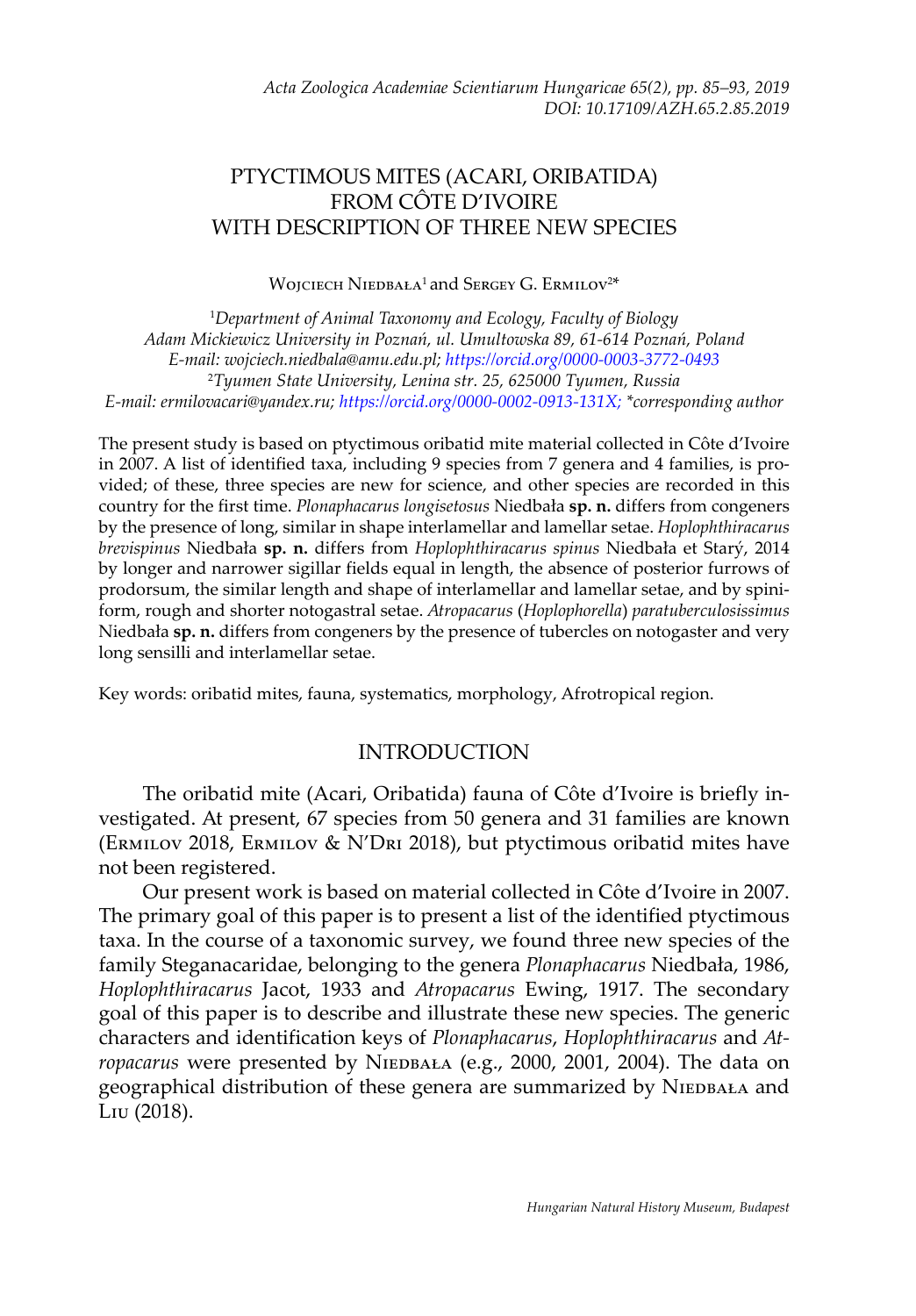#### MATERIAL AND METHODS

Material. Côte d'Ivoire, Oumé region, precisely in the village of Goulikao, 6°31'N, 5°30'W, 200 m a.s.l., primary forest, ferralitic soil, June 2007 (rainy season), collected by Julien K. N'Dri. Soil mites were extracted by using the Berlese–Tullgren funnels; extraction lasted 10 days.

Methods. Specimens (adult; sex not identified) were mounted in lactic acid on temporary cavity slides for measurement and illustration. Body length was measured in lateral view, from the tip of the rostrum to the posterior edge of the ventral plate. Notogastral width refers to the maximum width of the notogaster in dorsal view. Lengths of body setae were measured in lateral aspect. All body measurements are presented in micrometers.

The identification and the illustrations of mite specimens were performed under a phase contrast microscope "Olympus BX50", equipped with a drawing attachment.

The following morphological abbreviations are used: *ro*, *le*, *in*, *ex* – rostral, lamellar, interlamellar and exobothridial setae, respectively; *ss* – sensillus; *c*, *d*, *f*, *h*, *ps* – notogastral setae; *g*, *ag*, *an*, *ad* – genital, aggenital, anal and adanal setae, respectively; *ia*, *im* – notogastral lyrifissures; *h* – subcapitular seta, *d, v* – leg setae.

Morphological terminology used in this paper follows that of F. Grandjean: see Travé and Vachon (1975) for references, and Norton and Behan-Pelletier (2009) for an overview.

The following abbreviation for collection is used: DATE – Department of Animal Taxonomy and Ecology, Adam Mickiewicz University in Poznań, Poland.

### **SYSTEMATICS**

#### List of identified taxa from Côte d'Ivoire

Mesoplophoridae Ewing, 1917

 *Mesoplophora* (*Mesoplophora*) *africana* Balogh, 1958: 11 specimens Oribotritiidae Grandjean, 1954  *Indotritia paraconsimilis* Niedbała, 2012: 5 specimens Euphthiracaridae Jacot, 1930  *Acrotritia ardua* (C.L. Koch, 1841): 2 specimens

Steganacaridae Niedbała, 1986

 *Atropacarus* (*Hoplophorella*) *andrei* (Balogh, 1958): 3 specimens  *Atropacarus* (*Hoplophorella*) *paratuberculosissimus* Niedbała **sp. n.**: 1 specimen  *Hoplophthiracarus brevispinus* Niedbała **sp. n.**: 1 specimen  *Plonaphacarus longisetosus* Niedbała **sp. n.**: 1 specimen  *Plonaphacarus kugohi* (Aoki, 1959): 1 specimen  *Protophthiracarus dignus* (Niedbała, 1983): 6 specimens

Thus, we have registered 9 species from 7 genera and 4 families of ptyctimous mites; of these, three species are new for science, and other species are recorded in Côte d'Ivoire for the first time.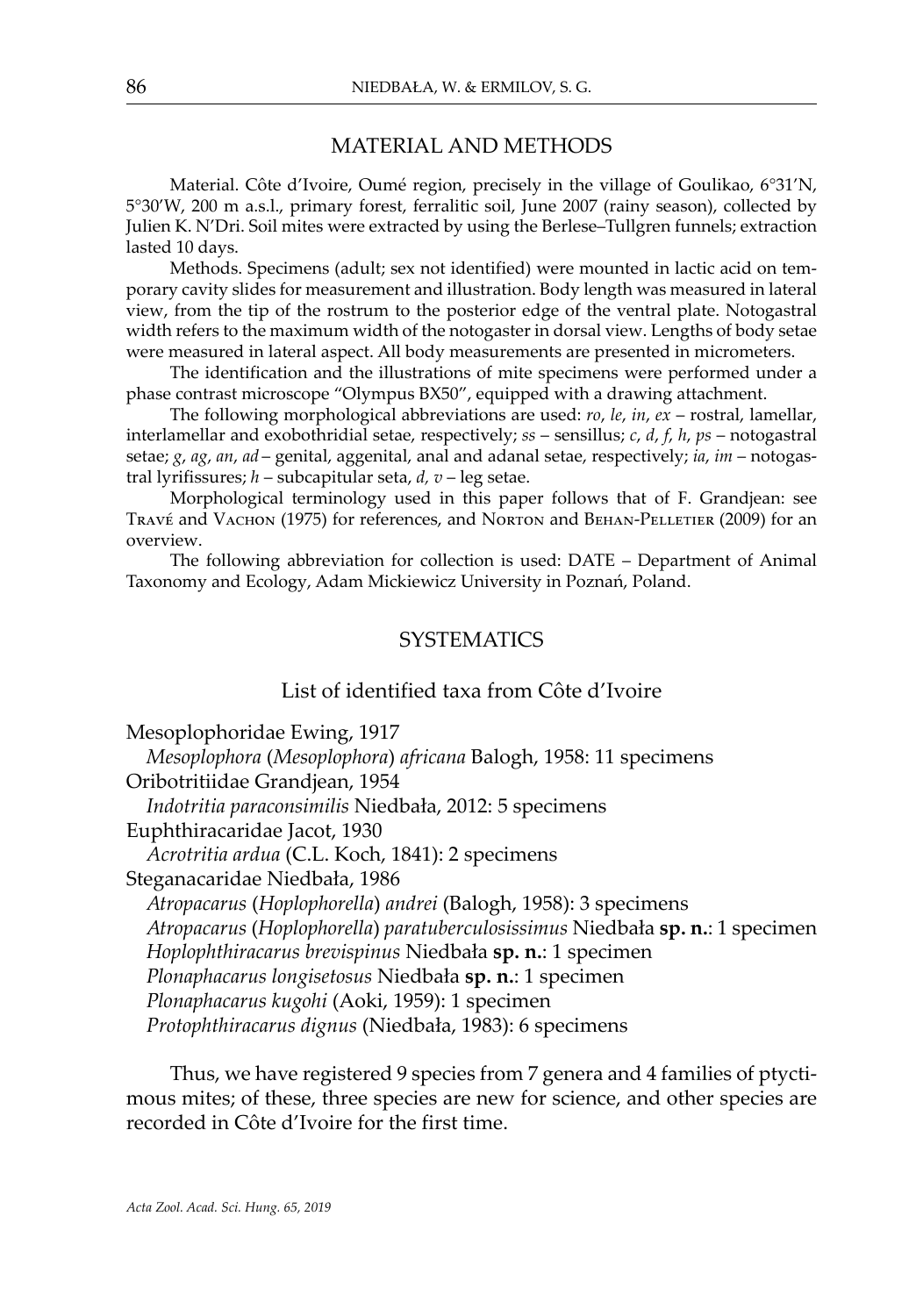# **Descriptions Plonaphacarus longisetosus** Niedbała sp. n. (Fig. 1A-I)

Measurements. Prodorsum: length 368, width 252, height 151; prodorsal setae: *ss* 116, *in* 233, *le* 172, *ro* 129, *ex* 33; notogaster: length 757, width 525, height 535; notogastral setae: *c*1 187, *c*<sup>1</sup> */c*1 *-d*1 = 1.2, *h*<sup>1</sup> 190, *ps*<sup>1</sup> 185; genitoaggenital plate 182 × 116; anoadanal plate 258 × 131. Integument. Colour light brown. Surface of body finely dotted.

Prodorsum. Prodorsum with distinct lateral carinae. Posterior furrows absent. Sigillar fields narrow and long, median field in anterior part conically elongated. Sensilli long, rigid, swollen in distal half, covered with small spines. Interlamellar and lamellar setae similar in shape and length, erect, rigid, long covered with small spines in distal half, similar to notogastral setae. Rostral setae long, rigid, rough; evenly thick. Exobothridial setae short, smooth, spiniform. Relative length of setae: *in> le>ro>ss>ex*.

Notogaster. Notogaster with 15 pairs of moderately long ( $c_1>c_1-d_1$ ) setae, stout covered with small spines in distal half. Setae  $c<sub>1</sub>$  and  $c<sub>3</sub>$  located near anterior border, setae  $c<sub>2</sub>$ remote from border. Vestigial setae invisible. Two pairs of lyrifissures *ia* and *im* present.

Ventral region. Setae *h* of subcapitular mentum shorter than distance between them. Formula of genital setae: 4+2: 3. Anoadanal plates with five pairs of poorly ciliate setae; setae  $ad_2$  longest, curved distally, equally thick as rostral setae; anal setae shorter than  $ad_{1'}$ but longer than *ad*<sub>3</sub>.

Legs. Formulas of setae and solenidia of "complete type". Setae *d* of femora located almost at anterior end of article, setae *v´* very small.

Type material. Holotype: Côte d'Ivoire, Oumé region, village Goulikao (6°31'N, 5°30'W, 200 m a.s.l.), primary forest, ferralitic soil, June 2007 (rainy season), collected by Julien K. N'Dri.

Type deposition. The holotype (70% ethanol with drop of glycerol) is deposited in DATE.

Etymology. The specific name *longisetosus* refers to the length of interlamellar and lamellar setae.

Remarks. The new species is easily distinguished from its congeners by the presence of long, similar in shape interlamellar and lamellar setae. No other species of afrotropical *Plonaphacarus* has such setae. Similar prodorsal and notogastral setae has *Protophthiracarus diatropos* Niedbała et Starý, 2014 from Cameroon (see NIEDBAŁA & STARÝ 2014), but in addition to being of a different genus has very long prodorsal lateral carinae, posterior furrows and vestigial exobothridial setae. Another slightly similar interlamellar and lamellar setae has afrotropical species of another genus *Steganacarus* (*Rhacaplacarus*) *pervigens* (Niedbała, 1988) from the Democratic Republic of the Congo (see NIEDBAŁA 1988), but has different length of sigillar fields, shape of sensilli and rostral setae and four pairs of lyrifissures.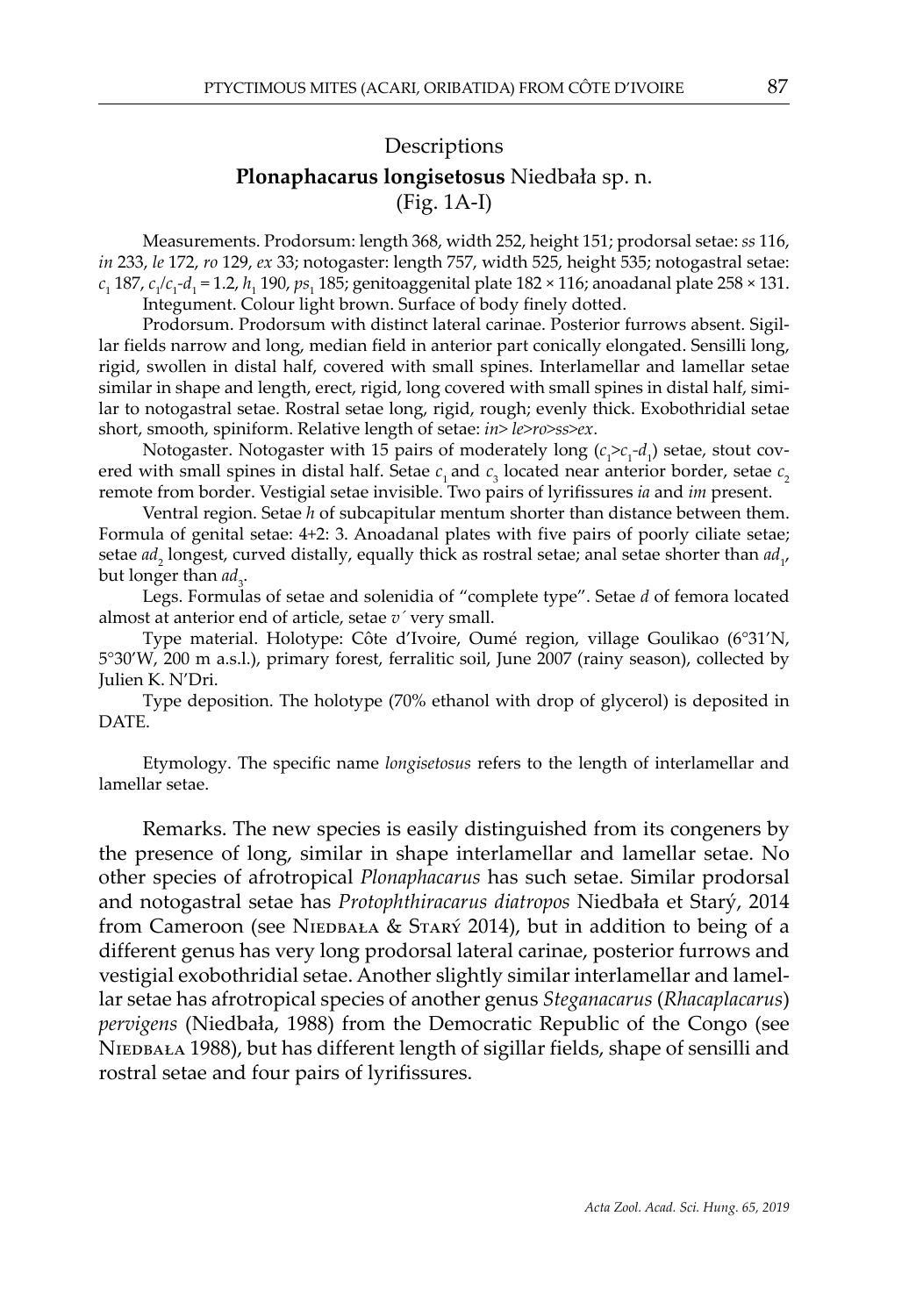

**Fig. 1.** *Plonaphacarus longisetosus* Niedbała **sp. n.** (holotype): A = prodorsum, lateral view, B = sensillus, C = prodorsum, dorsal view, D = opisthosoma, lateral view, E = mentum of subcapitulum, F = right genitoaggenital plate,  $G =$  right anoadanal plate, H = trochanter and femur of leg I, I = tibia of leg IV. Scale bars: 100  $\mu$ m (A, C, D), 50  $\mu$ m (F, G, H), 25  $\mu$ m (B, E, I).

*Acta Zool. Acad. Sci. Hung. 65, 2019*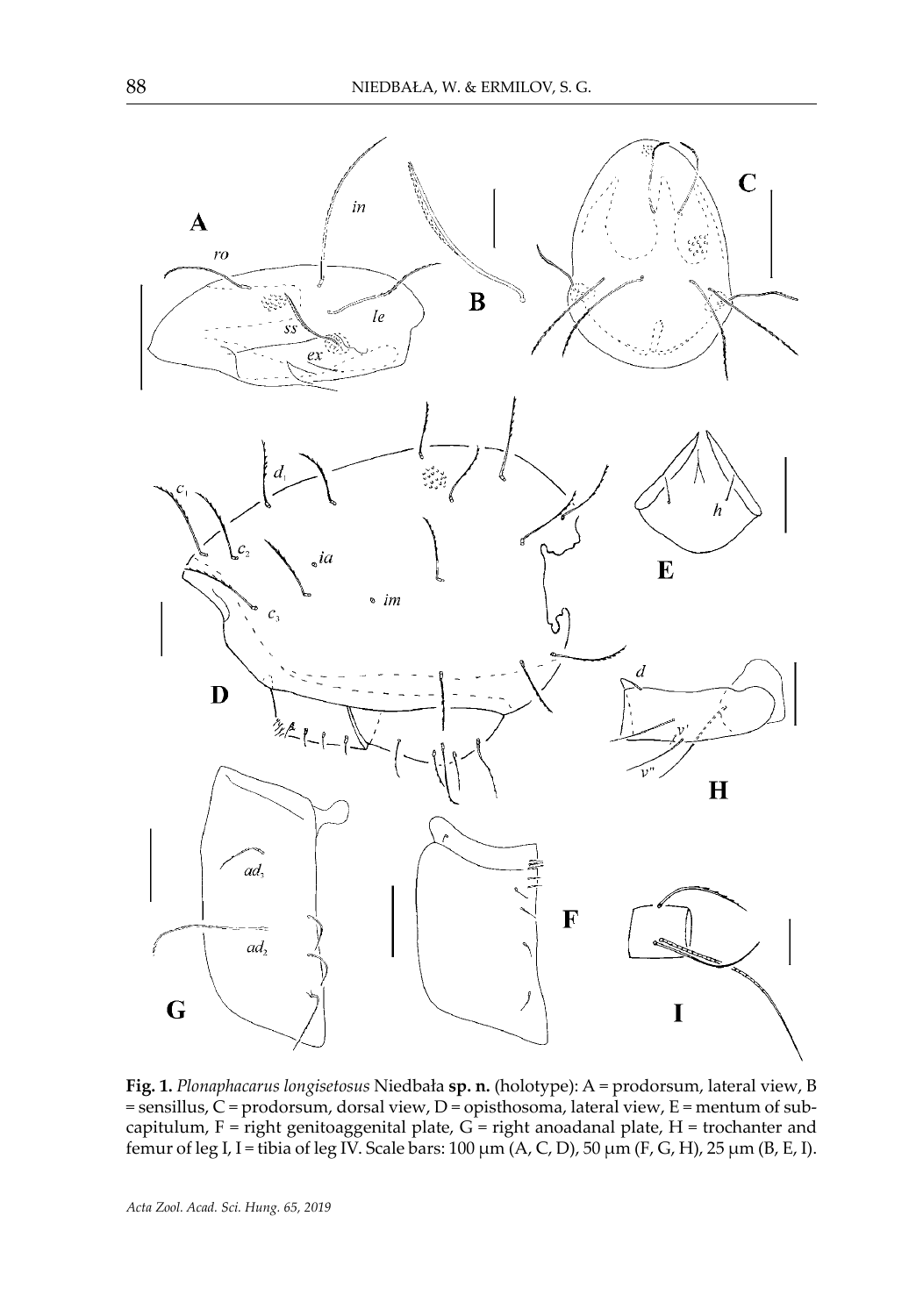## **Hoplophthiracarus brevispinus** Niedbała sp. n. (Fig. 2A-H)

Measurements. Prodorsum: length 399, width 273, height 136; prodorsal setae: *ss* 66, *in 38, le 40, ro 48;* notogaster: length 778, width 535, height 616; notogastral setae:  $c_{_1}$  68,  $c_{_1}$ / *c*1 *–d*<sup>1</sup> = 0.45, *h*<sup>1</sup> 63, *ps*<sup>1</sup> 71; genitoaggenital plate 217 × 131; anoadanal plate 328 × 126.

Integument. Colour dark brown. Surface of body covered with weakly expressed concavities.

Prodorsum. Prodorsum with weak median crista. Lateral carinae distinct. Posterior furrows absent. Sigillar fields distinct, narrow, long, similar in length. Sensilli short, club shaped, with irregular edges. Interlamellar, lamellar and rostral setae short, spiniform, rough. Exobothridial setae vestigial. Relative length of setae: *ss > ro > le > in*.

Notogaster. Notogaster with 15 pairs of short, spiniform, rough setae ( $c_1 < c_1-d_1$ ). Setae  $c_1$  and  $c_2$  remote from anterior margin more than setae  $c_3$ . Vestigial setae  $f_1$  invisible. Two pairs of lyrifissures *ia* and *im* present.

Ventral region. Setae *h* of subcapitular mentum shorter than distance between them. Genitoaggenital plates with 9 pairs of setae with formula: 6(4+2): 3. Anoadanal plates each with 5 setae, 2 anal and 3 adanal, spiniform, rough except setae  $ad_2$ . Setae  $ad_2$  evenly thick, longest and thickest, ad<sub>3</sub> smallest.

Legs. Formulas of setae and solenidia of "complete type". Setae *d* on femora I slightly remote from distal end of article, setae *v*´ very small, situated ventral from *v*˝.

Type material. Holotype: Côte d'Ivoire, Oumé region, village Goulikao (6°31'N, 5°30'W, 200 m a.s.l.), primary forest, ferralitic soil, June 2007 (rainy season), collected by Julien K. N'Dri.

Type deposition. The holotype (70% ethanol with drop of glycerol) is deposited in DATE.

Etymology. The specific epithet *brevispinus* comes from Latin for "short" and "spine" and alludes to small, spiniform setae of body.

Remarks. New species looks similar to several other species of *Hoplophthi*racarus recently described from Cameroon (NIEDBAŁA & STARÝ 2014). Among them the most similar is *H. spinus* Niedbała et Starý, 2014 by the relatively short setae of body and some similarity of sensilli. The new species is distinguishable from it by longer and narrower sigillary fields equal in length (in *H. spinus* lateral fields are shorter than median), the absence of posterior furrows of prodorsum (versus presence of fields), the similar length and shape of interlamellar and lamellar setae (versus interlamellar setae longer, covered with small spines, lamellar setae shorter, spiniform), and by spiniform, rough and shorter notogastral setae (versus setae longer, ciliate at one side).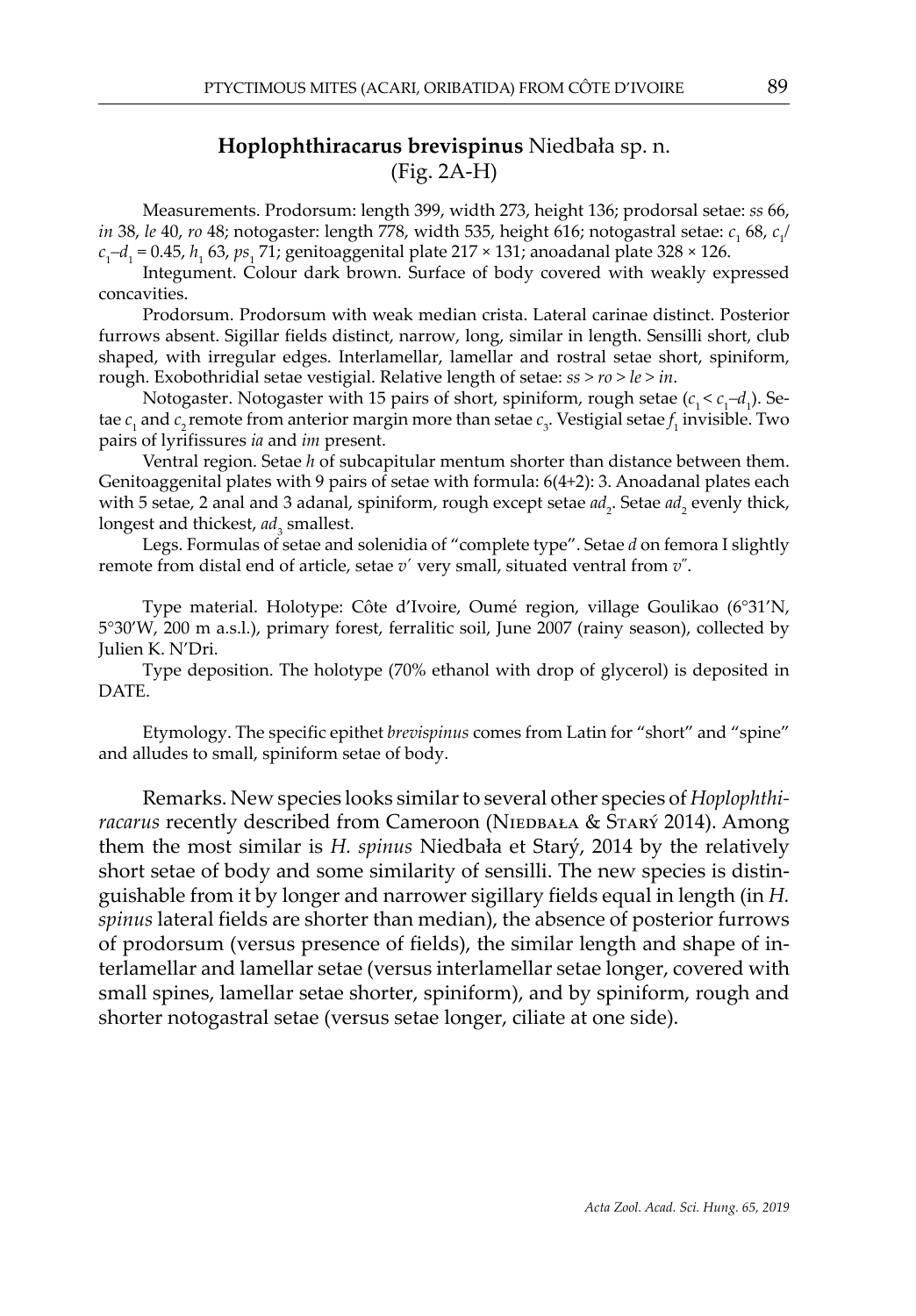

**Fig. 2.** *Hoplophthiracarus brevispinus* Niedbała **sp. n.** (holotype): A = prodorsum, lateral view, B = prodorsum, dorsal view, C = opisthosoma, lateral view, D = mentum of subcapitulum, E = right genitoaggenital plate, F = right anoadanal plate, G = trochanter and femur of leg I,  $H =$  tibia of leg IV. Scale bars: 100  $\mu$ m (A–C, E, F), 50  $\mu$ m (D, H, G)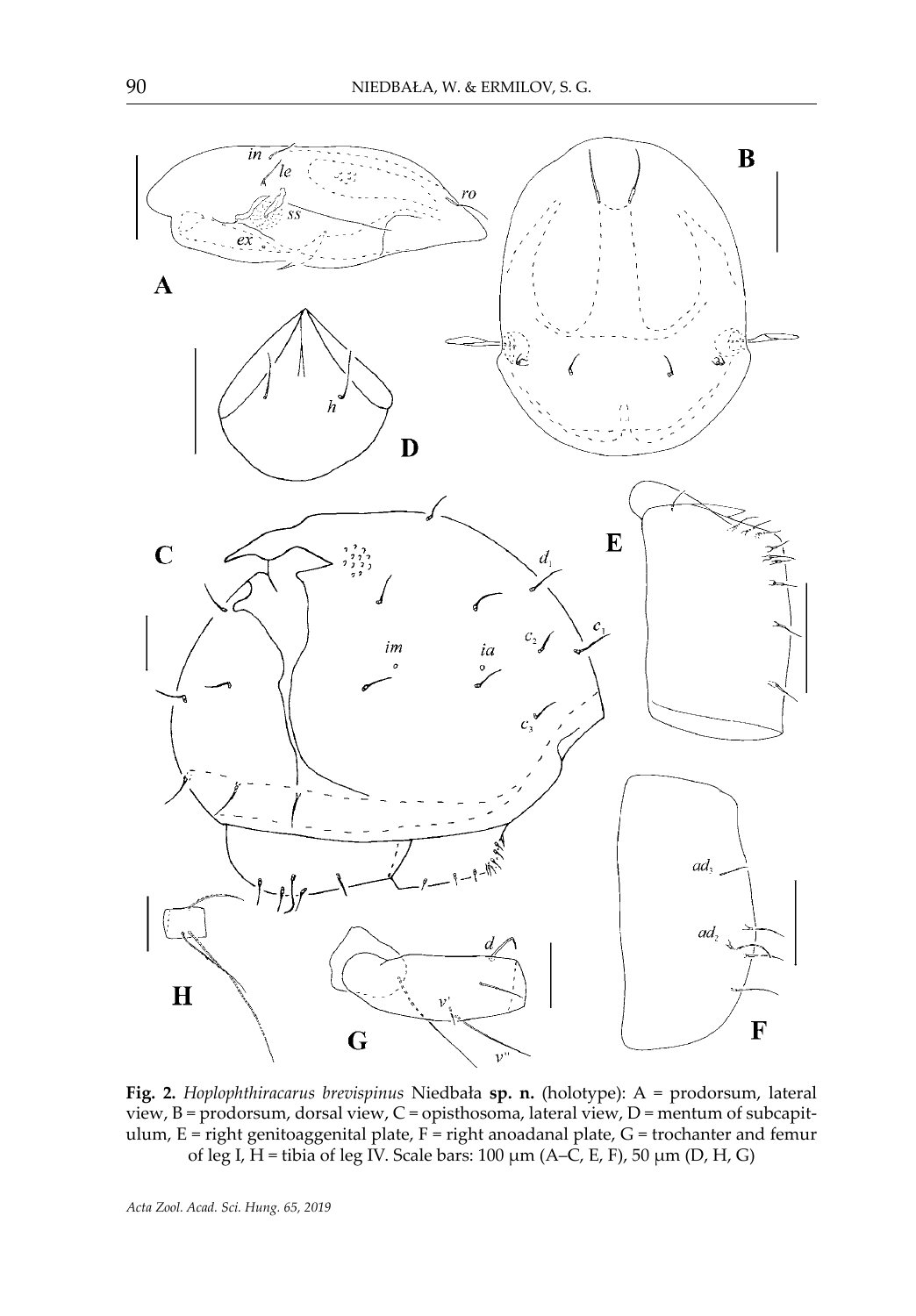

**Fig. 3.** *Atropacarus* (*Hoplophorella*) *paratuberculosissimus* Niedbała **sp. n.** (holotype): A = prodorsum, lateral view, B = prodorsum, dorsal view, C = opisthosoma, lateral view, D = mentum of subcapitulum,  $E = right$  fragment of genitoaggenital plate,  $F = right$  fragment of anoadanal plate,  $G =$  trochanter and femur of leg I. Scale bars: 100  $\mu$ m (A, C, D), 50  $\mu$ m (E),  $25 \mu m$  (D, F, G)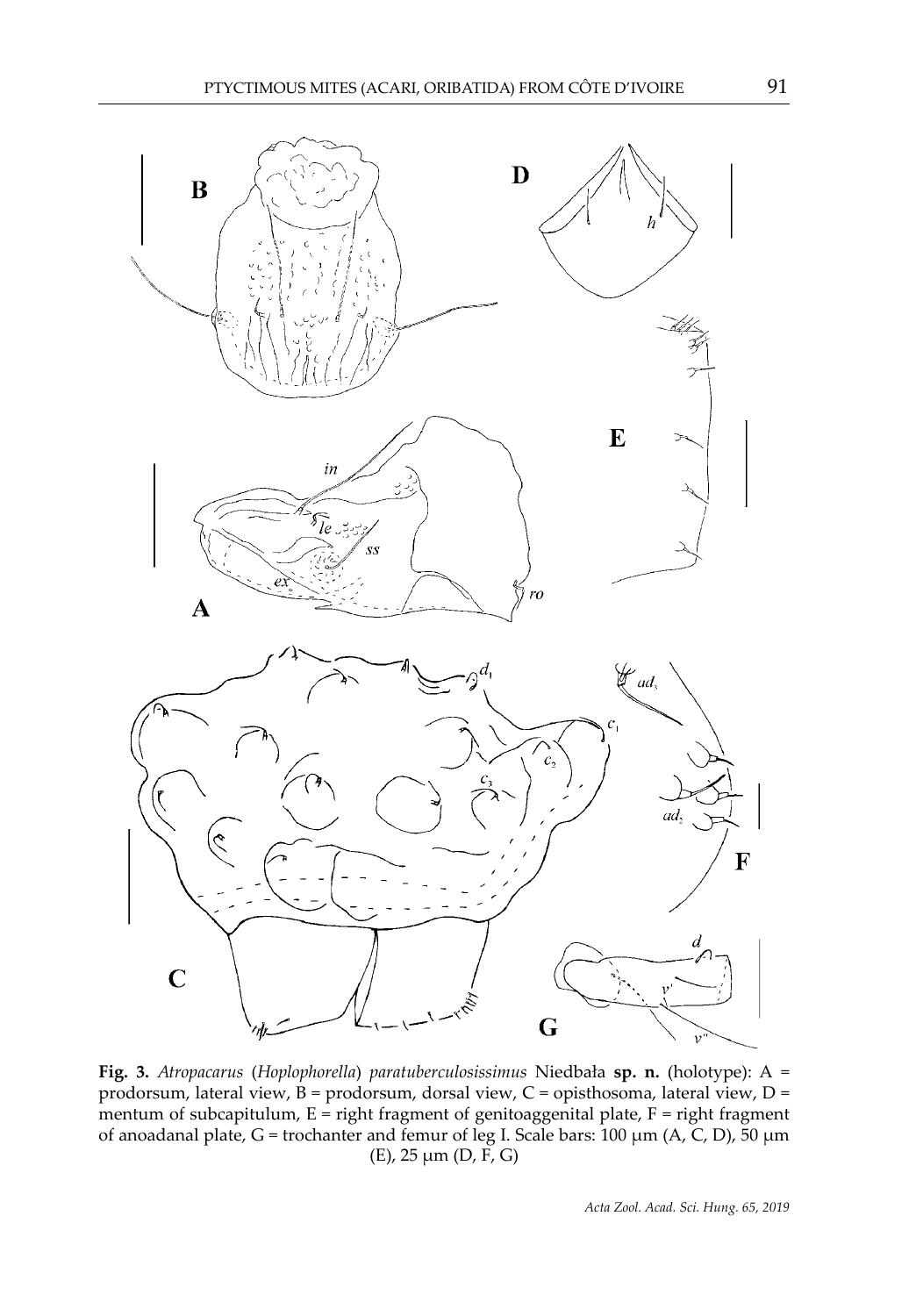## **Atropacarus (Hoplophorella) paratuberculosissimus** Niedbała sp. n. (Fig. 3A-G)

Measurements. Prodorsum: length 318, width 202, height 192; prodorsal setae: *ss* 131, *in 144, le 23, ro 28;* notogaster: length 515, width 431, height 374; notogastral setae: c<sub>1</sub> 46, *c<sub>1</sub> c*1 *–d*<sup>1</sup> = 0.23, *d*<sup>1</sup> 40, *h*<sup>1</sup> 25, *ps*<sup>1</sup> 20; genitoaggenital plate 151 × 136; anoadanal plate 192 × 141.

Integument. Colour light brown. Body strongly sculptured, covered with strong ribs, foveoles and rugae; notogaster with tubercles.

Prodorsum. Prodorsum with powerful anteromedian crista. Lateral carinae absent. Posterior furrows well developed. Sigillar fields invisible because of strong sclerotization. Sensilli long, like stick, without head, obtuse distally, rough. Interlamellar setae similar to sensilli also stick-shaped, but pointed distally, rigid and rough. Lamellar setae spiniform, bent, rough. Rostral setae also spiniform but slender, directed downwards, rough. Exobothridial setae vestigial. Relative length of setae: *in > ss > ro > le*.

Notogaster. Notogaster with anterior hood. Setae very short ( $c_1 < c_1-d_1$ ), thin, fine and curved, inserted on tubercles. Setae  $c_1$ – $c_3$  remote from anterior margin. Vestigial setae and lyrifissures invisible because strong sculpture.

Ventral region. Setae *h* of subcapitular mentum shorter than distance between them. Genitoaggenital plates with formula of genital setae: 6 : 3. Anoadanal plates with setae *ad*<sub>2</sub> slightly conical and  $ad<sub>3</sub>$  spiniform longer than other setae.

Legs. Formulas of setae and solenidia of "complete type". Setae *d* of femora I remote from distal end of article, setae *v***´** very short, situated ventral from *v***˝.**

Type material. Holotype: Côte d'Ivoire, Oumé region, village Goulikao (6°31'N, 5°30'W, 200 m a.s.l.), primary forest, ferralitic soil, June 2007 (rainy season), collected by Julien K. N'Dri.

Type deposition. The holotype (70% ethanol with drop of glycerol) is deposited in DATE.

Etymology. The prefix *para* is Latin meaning "near" and refers to the similarity of new species to *Atropacarus* (*Hoplophorella*) *tuberculosissimus* (Mahunka, 1978).

Remarks. The new species is easily distinguishable from congeners by the presence of tubercles on notogaster and very long sensilli and interlamellar setae. It is similar to widely distributed afrotropical species *Atropacarus*  (*Hoplophorella*) *tuberculosissimus* (Mahunka, 1978) by the presence of tubercles on notogaster, but differs by the presence of interlamellar setae very long (versus minute), very strong anterior crista of prodorsum (versus not so strong), smaller anterior hood of notogaster (versus distinctly larger hood), longer *ad*<sub>2</sub> and  $ad_3$  setae of anoadanal plates (versus these setae minute).

**\***

Acknowledgements – We cordially thank Dr. Julien K. N'Dri (Unité de Formation et de Recherche des Sciences de la Nature, Université Nangui Abrogoua, Abidjan, Côte